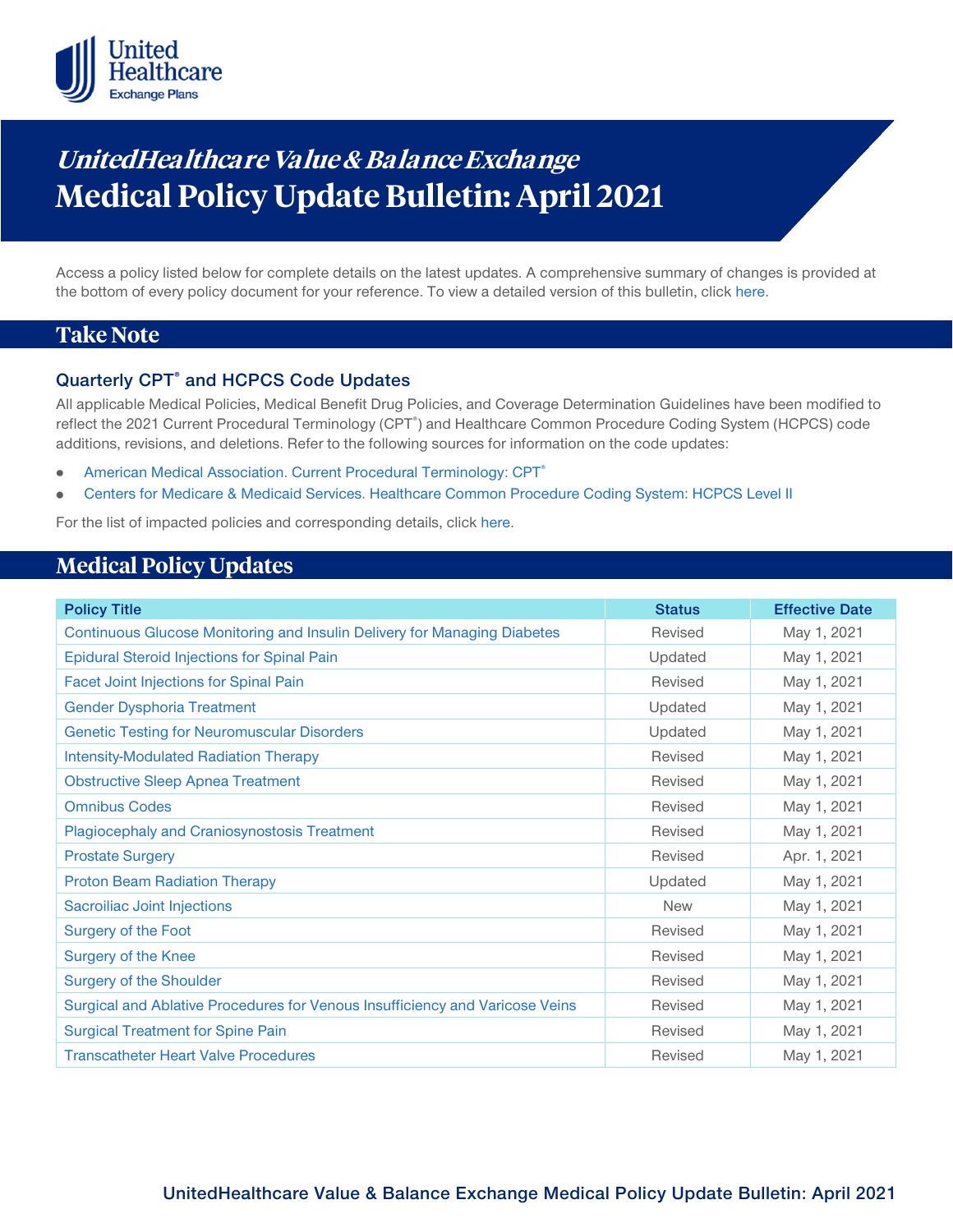## **Medical Benefit Drug Policy Updates**

| <b>Policy Title</b>                                                    | <b>Status</b> | <b>Effective Date</b> |
|------------------------------------------------------------------------|---------------|-----------------------|
| Actemra <sup>®</sup> (Tocilizumab) Injection for Intravenous Infusion  | Updated       | Apr. 1, 2021          |
| Adakveo <sup>®</sup> (Crizanlizumab-Tmca)                              | Updated       | Apr. 1, 2021          |
| Amondys 45 <sup>™</sup> (Casimersen)                                   | <b>New</b>    | May 1, 2021           |
| <b>Antiemetics for Oncology</b>                                        | Revised       | July 1, 2021          |
| Entyvio <sup>®</sup> (Vedolizumab)                                     | Updated       | Apr. 1, 2021          |
| Exondys 51° (Eteplirsen)                                               | Updated       | Apr. 1, 2021          |
| Givlaari <sup>®</sup> (Givosiran)                                      | Updated       | Apr. 1, 2021          |
| Hereditary Angioedema (HAE), Treatment and Prophylaxis                 | Revised       | May 1, 2021           |
| Infliximab (Avsola <sup>™</sup> , Inflectra®, Remicade®, & Renflexis®) | Revised       | May 1, 2021           |
| Lemtrada (Alemtuzumab)                                                 | Revised       | May 1, 2021           |
| <b>Oncology Medication Clinical Coverage</b>                           | Revised       | July 1, 2021          |
| Orencia® (Abatacept) Injection for Intravenous Infusion                | Updated       | April 1, 2021         |
| Respiratory Interleukins (Cinqair®, Fasenra®, & Nucala®)               | Revised       | May 1, 2021           |
| Stelara <sup>®</sup> (Ustekinumab)                                     | Updated       | Apr. 1, 2021          |
| Tepezza® (Teprotumumab-Trbw)                                           | Revised       | May 1, 2021           |
| Trogarzo® (Ibalizumab-Uiyk)                                            | Updated       | April 1, 2021         |
| Tysabri <sup>®</sup> (Natalizumab)                                     | Revised       | May 1, 2021           |
| Vyondys 53 <sup>™</sup> (Golodirsen)                                   | Updated       | April 1, 2021         |
| <b>White Blood Cell Colony Stimulating Factors</b>                     | Revised       | May 1, 2021           |

## **Coverage Determination Guideline Updates**

| <b>Policy Title</b>                                    | <b>Status</b> | <b>Effective Date</b> |
|--------------------------------------------------------|---------------|-----------------------|
| <b>Ambulance Services</b>                              | Revised       | May 1, 2021           |
| Blepharoplasty, Blepharoptosis, and Brow Ptosis Repair | Updated       | May 1, 2021           |
| <b>Orthognathic (Jaw) Surgery</b>                      | Revised       | May 1, 2021           |
| Pediatric Gait Trainers, Standing Systems, and Walkers | Revised       | May 1, 2021           |
| <b>Rhinoplasty and Other Nasal Surgeries</b>           | Revised       | May 1, 2021           |

## **Utilization Review Guideline Updates**

| <b>Policy Title</b>                              | <b>Status</b> | <b>Effective Date</b> |
|--------------------------------------------------|---------------|-----------------------|
| <b>Elective Inpatient Services</b>               | <b>New</b>    | May 1, 2021           |
| <b>Observation Services</b>                      | <b>New</b>    | May 1, 2021           |
| Outpatient Surgical Procedures - Site of Service | Revised       | May 1, 2021           |